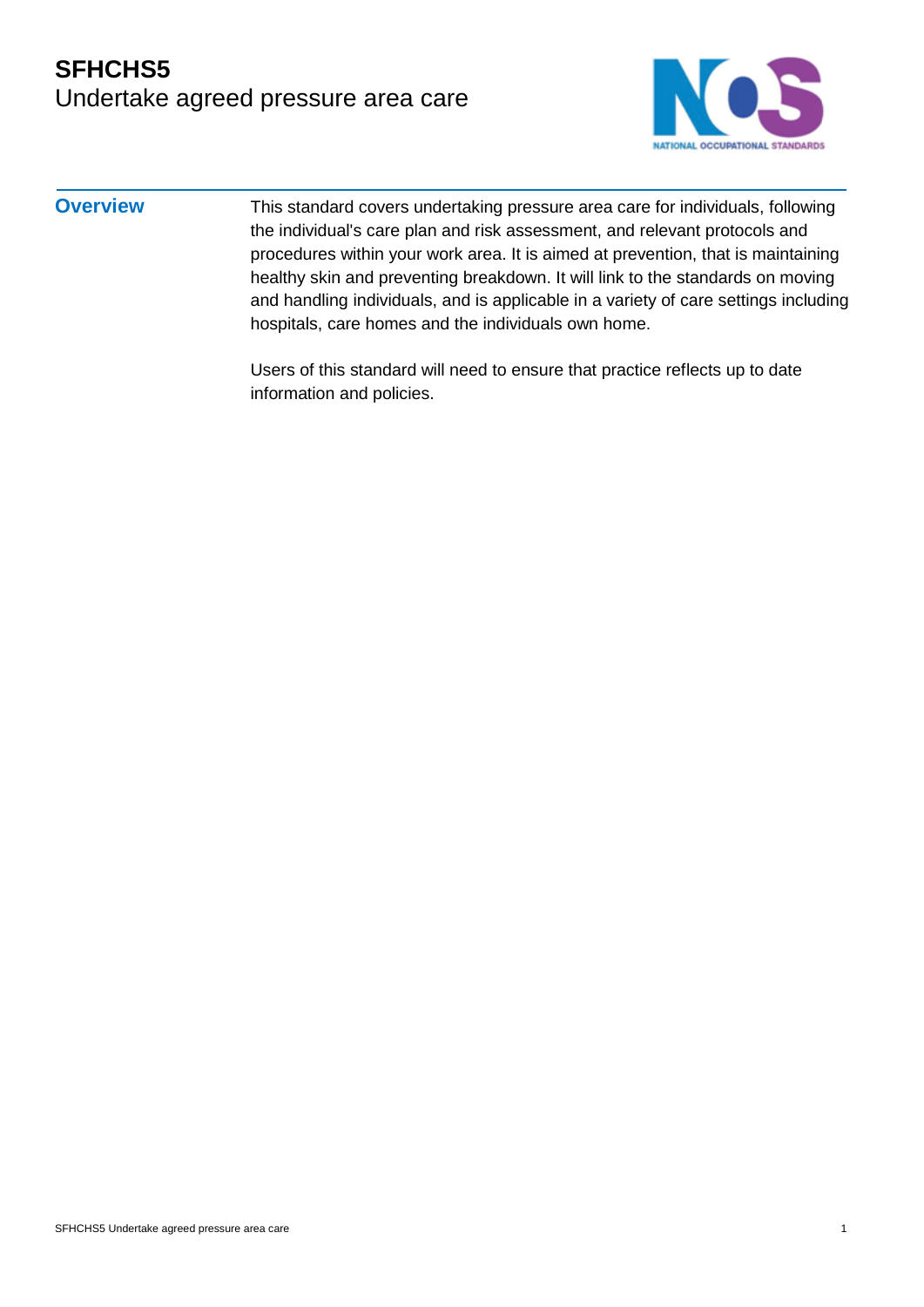Undertake agreed pressure area care

#### **Performance criteria**

- *You must be able to:* P1 apply standard precautions for infection prevention and control and take other appropriate health and safety measures
	- P2 work with others in a methodical and organised manner
	- P3 explain to the individual what you are going to do in a manner that they will understand and obtain their valid consent
	- P4 follow the plan of care accurately, maintaining the privacy and dignity of the individual at all times
	- P5 encourage the individual to be involved in their own pressure area care
	- P6 ensure that you can carry out the procedure without obstruction from clothing or bedding
	- P7 notice any changes to the individuals skin condition and report any changes to the appropriate member of staff
	- P8 utilise pressure relieving aids appropriately, according to the care plan and manufacturers instructions
	- P9 leave the individual in a comfortable position and situation according to the plan of care
	- P10 complete all records and documentation or pass the information onto others if this is not within your role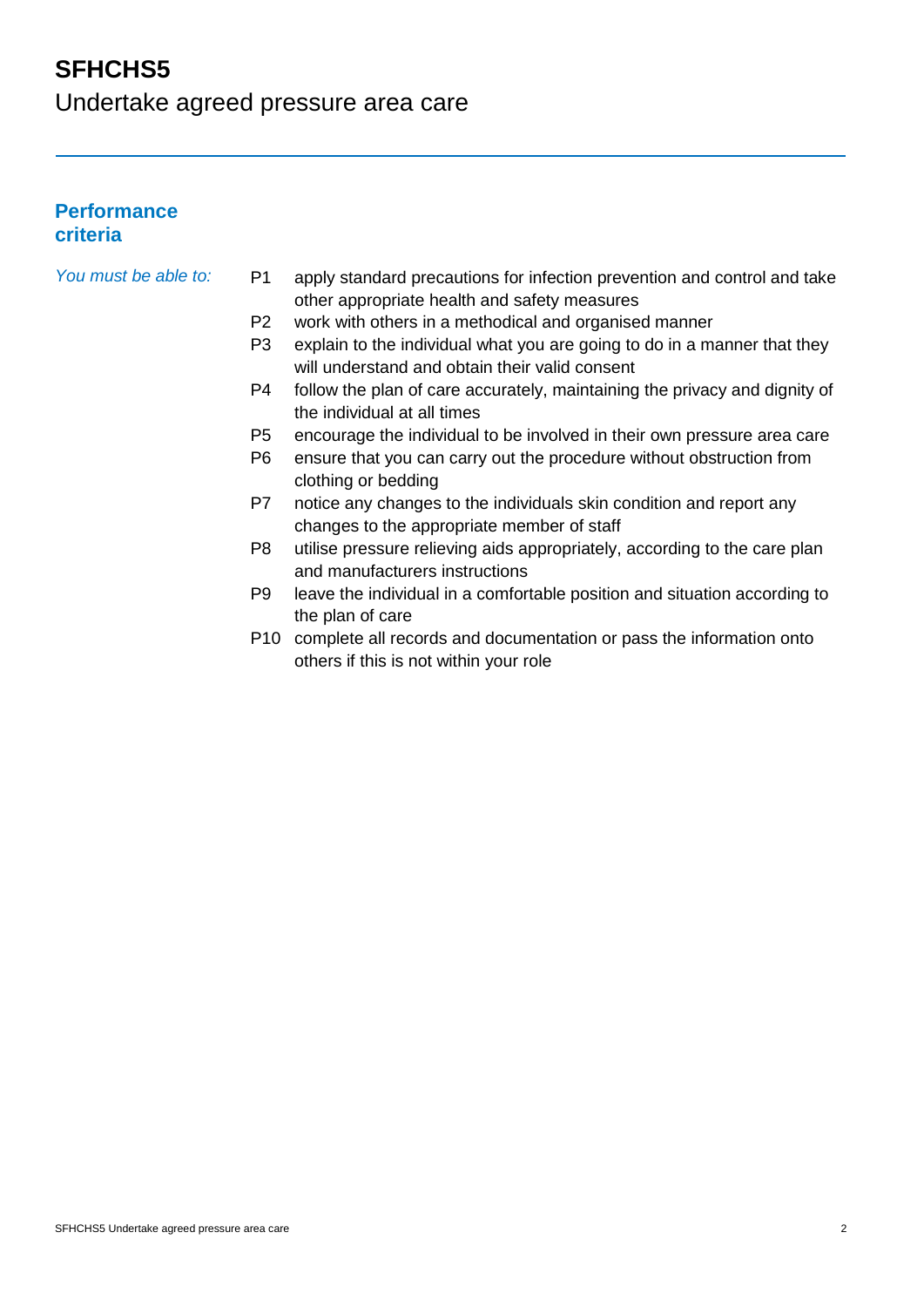# **SFHCHS5** Undertake agreed pressure area care

**Knowledge and understanding**

| You need to know and<br>understand: | K1             | the current European and National legislation, national guidelines,                                                                   |
|-------------------------------------|----------------|---------------------------------------------------------------------------------------------------------------------------------------|
|                                     |                | organisational policies and protocols in accordance with<br>Clinical/Corporate Governance which affect your work practice in relation |
|                                     |                | to undertaking agreed pressure area care                                                                                              |
|                                     | K <sub>2</sub> | your responsibilities and accountability in relation to the current                                                                   |
|                                     |                | European and National legislation, national guidelines and local policies                                                             |
|                                     |                | and protocols and Clinical/Corporate Governance                                                                                       |
|                                     | K <sub>3</sub> | the duty to report any acts or omissions in care that could be detrimental<br>to yourself, other individuals or your employer         |
|                                     | K4             | the importance of working within your own sphere of competence and                                                                    |
|                                     |                | seeking clinical advice when faced with situations outside your sphere of<br>competence                                               |
|                                     | K <sub>5</sub> | the importance of applying standard precautions when undertaking                                                                      |
|                                     |                | agreed pressure area care and the potential consequences of poor                                                                      |
|                                     |                | practice                                                                                                                              |
|                                     | K6             | the pressure sore risk assessment tools used in your work area                                                                        |
|                                     | K7             | the uses of pressure sore risk assessment tools, including those used in                                                              |
|                                     |                | your area of work                                                                                                                     |
|                                     | K <sub>8</sub> | why you should tell the individuals what you are doing                                                                                |
|                                     | K <sub>9</sub> | what is meant by valid consent                                                                                                        |
|                                     |                | K10 the normal anatomy and physiology of the skin                                                                                     |
|                                     |                | K11 the pressure sites of the body                                                                                                    |
|                                     |                | K12 the changes in appearance of the skin when skin integrity is at risk                                                              |
|                                     |                | K13 the factors which:                                                                                                                |
|                                     |                | put individuals at risk of skin break down and pressure sores<br>K13.1                                                                |
|                                     |                | can help prevent skin break down and pressure sores<br>K13.2                                                                          |
|                                     |                | K14 the importance of moving individuals correctly, and the consequences of                                                           |
|                                     |                | poor handling and moving techniques                                                                                                   |
|                                     |                | K15 why it is important to follow the care plan and risk assessment tool                                                              |
|                                     |                | K16 the importance of team working in relation to pressure area care                                                                  |
|                                     |                | K17 the pressure relieving aids available within your care setting, and their<br>uses                                                 |
|                                     |                | K18 where to get further information for in respect of up-to-date information<br>about pressure area care                             |
|                                     |                | K19 where to get up-to-date information about pressure relieving aids                                                                 |
|                                     |                | K20 other individuals who you might involve in pressure area care                                                                     |
|                                     | K21            | why you must report and, where appropriate, document the care you                                                                     |
|                                     |                | have given and any changes, including improvement and deterioration,<br>you have noticed                                              |
|                                     |                | K22 the importance of keeping accurate and up to date records                                                                         |
|                                     |                |                                                                                                                                       |

K23 the importance of immediately reporting any issues which are outside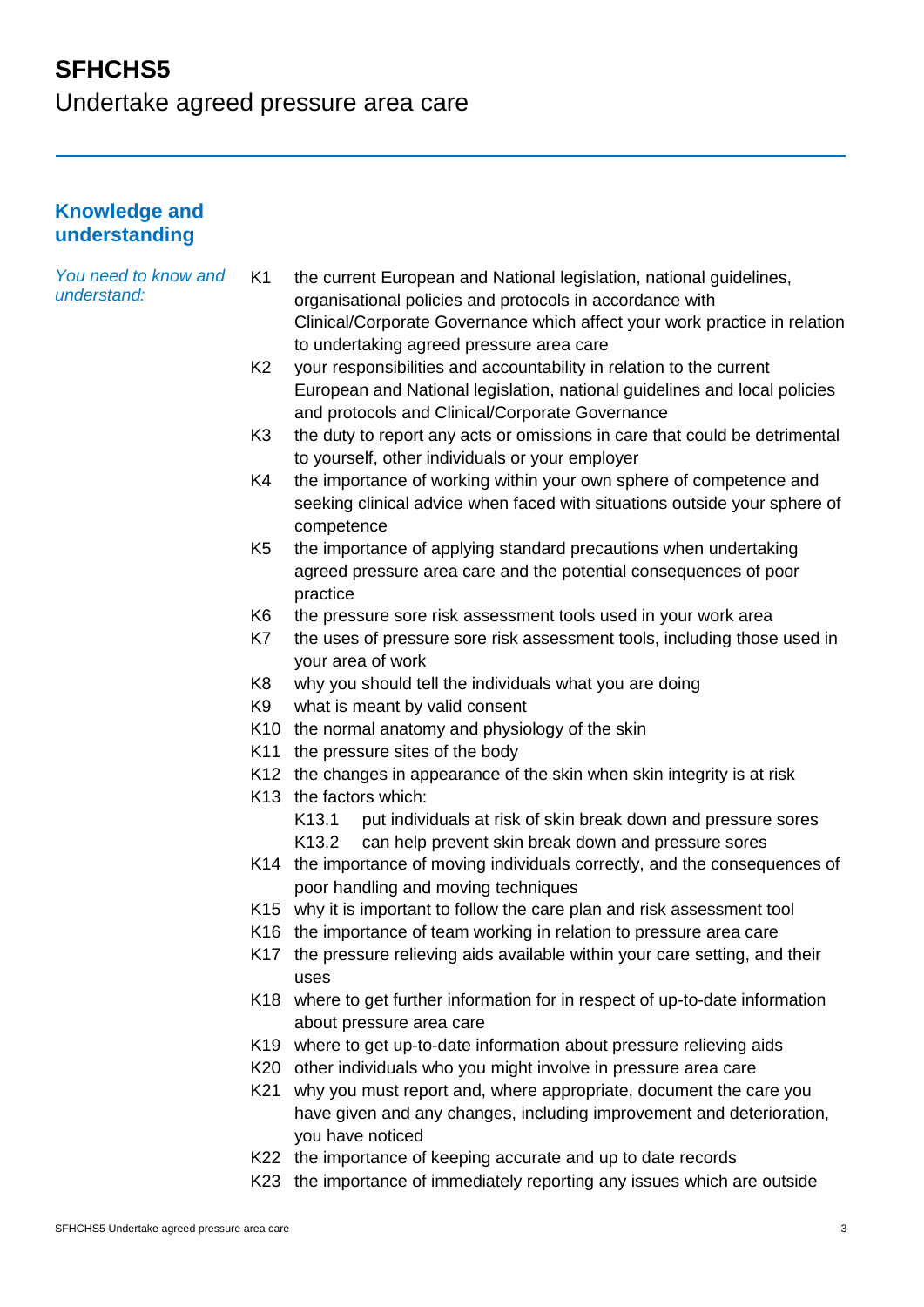Undertake agreed pressure area care

your own sphere of competence without delay to the relevant member of staff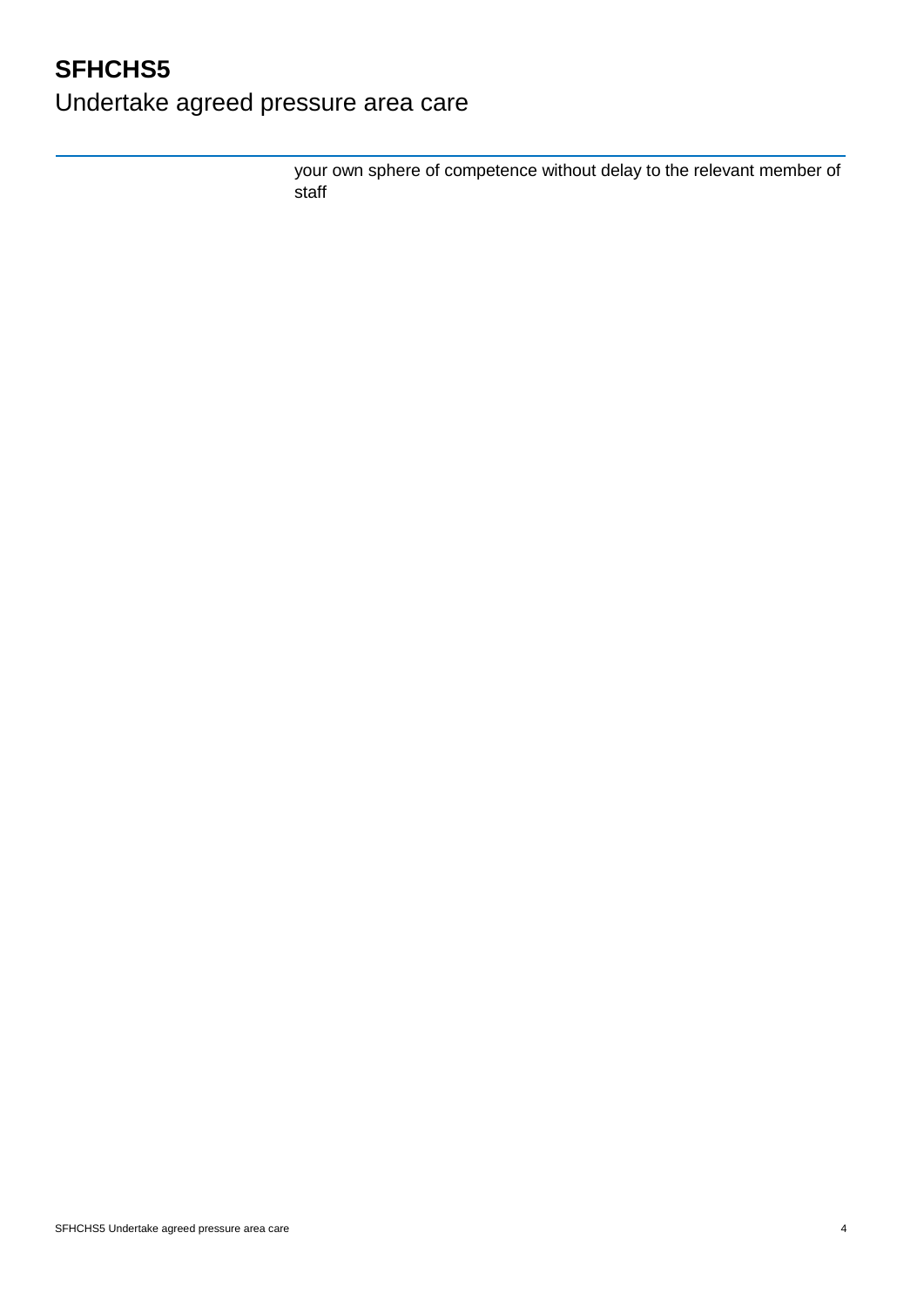# Undertake agreed pressure area care

#### **Additional Information**

**External Links** This standard links with the following dimension within the NHS Knowledge and Skills Framework (October 2004):

Dimension: HWB5 Provision of care to meet health and wellbeing needs